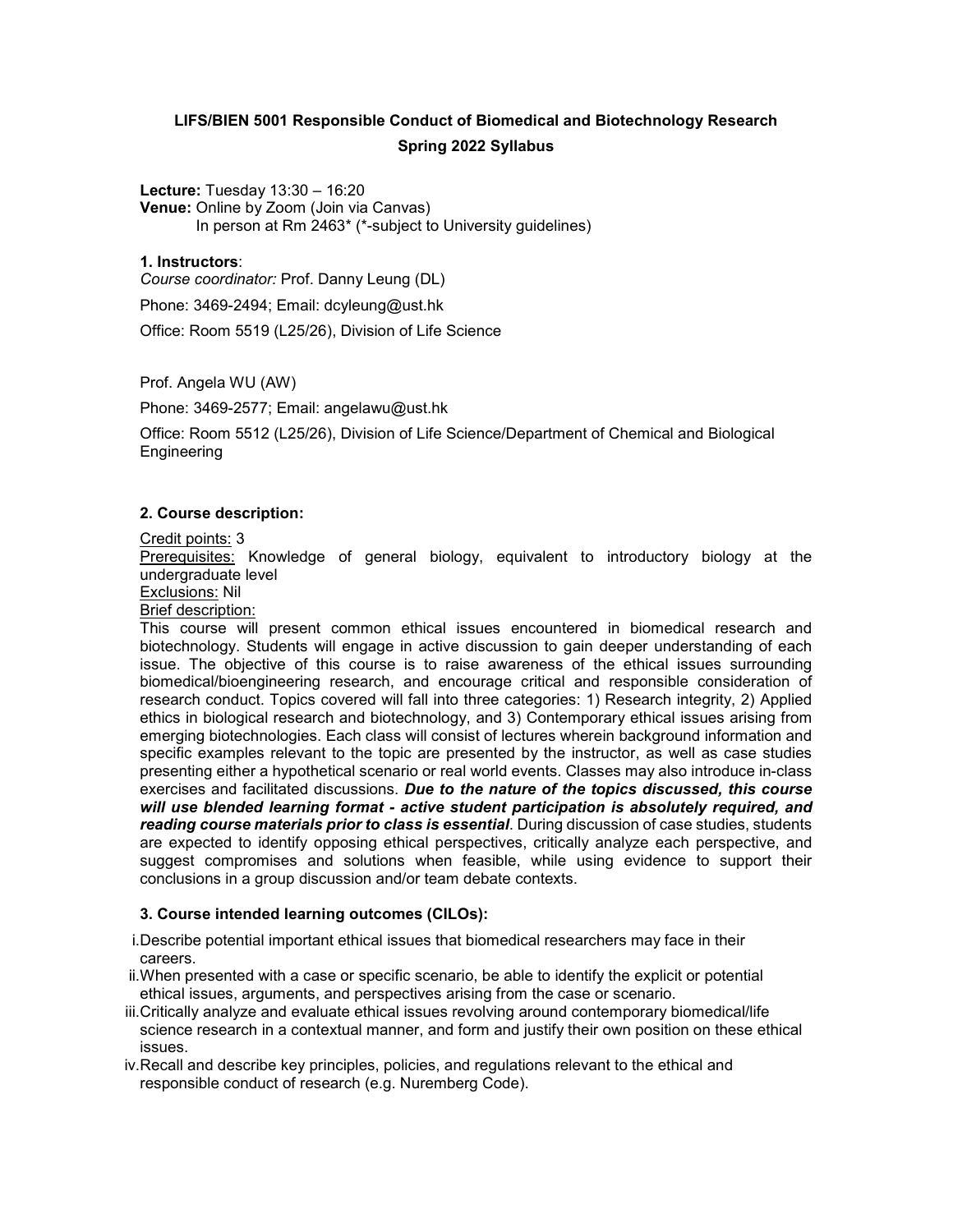- v.Identify administrative or other resources on campus that researchers can access to seek assistance with ethical issues they may be facing.
- vi.Communicate and present ideas to others in a clear and critical manner about complex issues, both in presentation and written format.

vii.Engage in open and thoughtful discussions with peers on complex ethical issues.

### **4. Assessment Scheme:**

## *Case study: 25% Assesses CILOs 2, 3, 6, 7*

In every class, students will be given one or more case studies and will engage in active discussion of either criteria of ethical research practices or issues that arise from biological research and emerging biotechnologies. The instructors will evaluate each student's performance on a scale of 0 to 5 based on both quantity and quality of their contributions. Students are encouraged to voice their opinions. *Due to the special circumstances of this semester's teaching format, students will work mostly in groups for case study, and one student will be asked to summarize the group's discussion points. Each student must represent the group in presenting the discussion summary at least once during the semester in order to receive a passing grade.* 

#### *Midterm: 25% Assesses CILOs 1-5*

A written midterm exam will be given. Students will be presented with a scenario and are expected to identify potential ethical issues, to present their point of view and possible solutions and to include specific examples. A portion of the exam will also require recall of basic codes of ethics discussed in class, e.g. What is the Nuremberg Code? Basic biological concepts required to understand the case may also be tested, e.g. What makes an embryonic stem cell different from an adult stem cell?

## *Final project: 40% Assesses CILOs 2, 3, 6, 7*

Final project consists of a group presentation, done in a group of four (4) members, and an individually written project report. At the beginning of the semester, students will need to submit their contact information, research supervisor's name, and a brief one sentence description of their research/academic background. Instructors will form teams based on the information submitted, with consideration for team diversity, and announce by 7 April. Each group will be assigned a different case study. Students will work together to create a presentation to explain the ethical issues in the case, discuss the various perspectives arising from the case, and support their conclusion/resolution with references. After the presentation, students will field questions from instructors and their peers. Presentations will take place on 19 May, in class and on zoom. Each presentation will be 20 mins followed by 10 mins of Q&A. The presentation grading rubric will be made available at a later time.

#### *Peer evaluation: 10% Assesses CILOs 6, 7*

Students will be asked to evaluate their peers' final project presentations, with each group being evaluated as a whole to give a "group score". Within each group, students will also receive evaluations on their contribution to the group from each teammate, which will be averaged to give an "individual score" for each student. Overall, each student will receive a final peer evaluation score that takes into account both the group score (given by rest of the class) and the individual score (given by teammates). Evaluation rubric will be provided.

#### **5. Student learning resources:**

Lecture notes and supplementary reading materials will be made available on canvas.ust.hk prior to each lecture.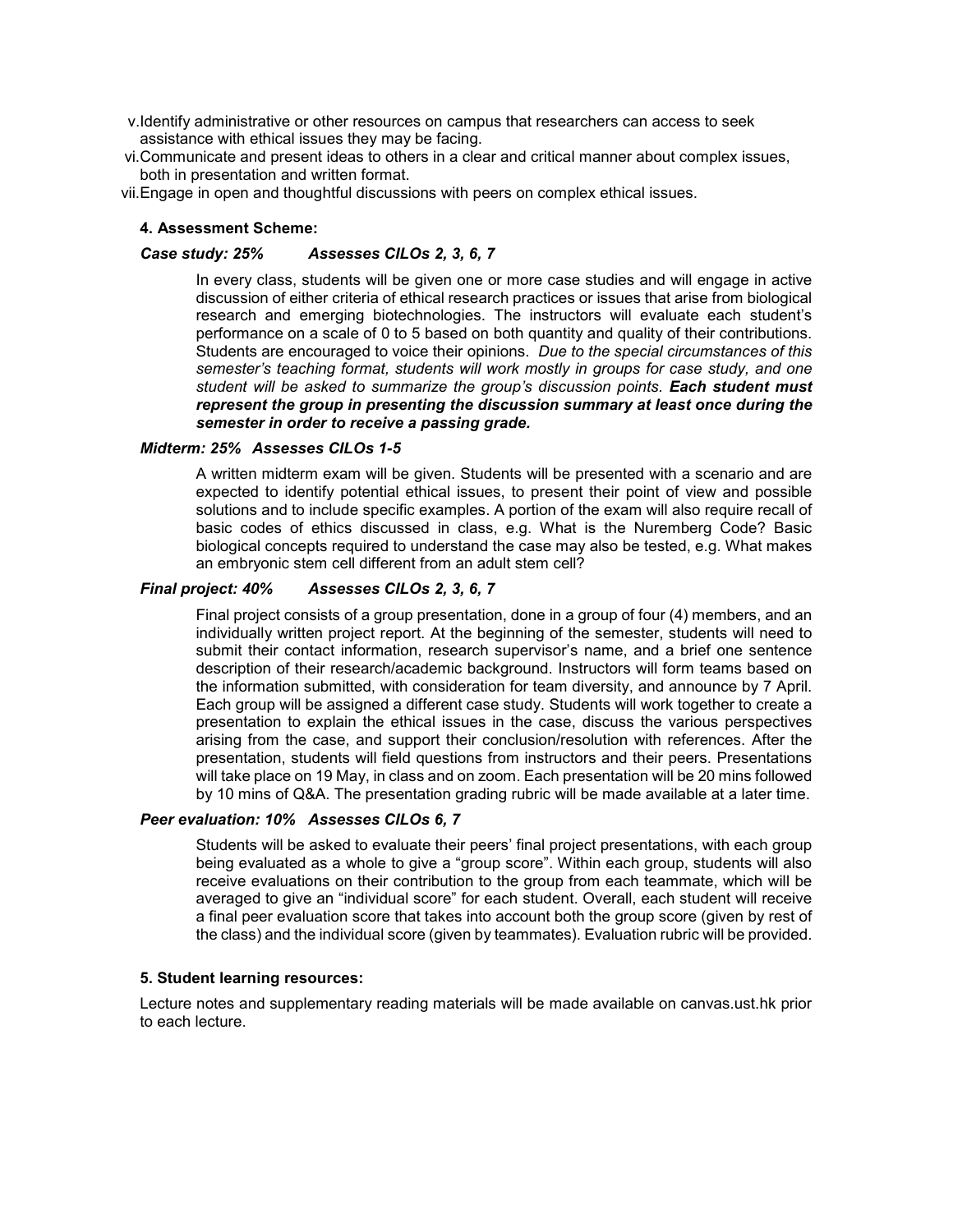## **6. Course Schedule:**

| <b>Week Date</b>                                                   |                      | <b>Lecture Topic</b>                      |           | <b>Instructor Lecture Content Preview</b>                                                                              |  |
|--------------------------------------------------------------------|----------------------|-------------------------------------------|-----------|------------------------------------------------------------------------------------------------------------------------|--|
| <b>PART I. RESEARCH INTEGRITY</b>                                  |                      |                                           |           |                                                                                                                        |  |
| 1                                                                  | 8-<br>Feb            | Credit where credit is<br>due             | <b>AW</b> | Fundamentals of ethics; intellectual property,<br>plagiarism, and authorship                                           |  |
| $\overline{2}$                                                     | $15 -$<br>Feb        | From fake surveys to<br>fake cells        | <b>DL</b> | Research misconduct, fraud, and<br>whistleblowing                                                                      |  |
| 3                                                                  | $22 -$<br>Feb        | How to read a science<br>paper            | DL        | Accuracy and efficiency of research; conflicts of<br>interest                                                          |  |
| PART II. APPLIED ETHICS IN BIOLOGICAL RESEARCH AND BIOTECHNOLOGY   |                      |                                           |           |                                                                                                                        |  |
| 4                                                                  | $1 -$<br>Mar         | "I am your fellow man"                    | <b>AW</b> | Human subjects research and clinical trials;<br>informed consent                                                       |  |
| 5                                                                  | 8-<br>Mar            | Necessary costs in the<br>name of science | <b>DL</b> | Benefits and harms of live organism research;<br>animal research ethics; chimeras                                      |  |
| 6                                                                  | $15 -$<br>Mar        | God's red pencil                          | <b>AW</b> | Gene therapy; genome editing as an avenue<br>for therapy; ethics of non-human genome<br>editing; GMOs                  |  |
| $\overline{7}$                                                     | $22 -$<br><b>Mar</b> | <b>MIDTERM EXAM</b>                       |           |                                                                                                                        |  |
| PART III. EMERGING BIOTECHNOLOGIES AND CONTEMPORARY ETHICAL ISSUES |                      |                                           |           |                                                                                                                        |  |
| 8                                                                  | $29 -$<br>Mar        | Creating new species                      | <b>AW</b> | Non-human genome editing                                                                                               |  |
| 9                                                                  | $12 -$<br>Apr        | A mostly<br>misunderstood<br>controversy  | DL.       | Controversies, promises, and realities of stem<br>cell therapies                                                       |  |
|                                                                    |                      | <b>FINAL PROJECT AND TEAMS ANNOUNCED</b>  |           |                                                                                                                        |  |
| 10                                                                 | $19 -$<br>Apr        | Paradigm shift or<br>Slippery slope?      | <b>DL</b> | Regenerative medicine and ethical acquisition<br>of materials; human cloning                                           |  |
| 11                                                                 | $26 -$<br>Apr        | Truly hidden secrets                      | AW        | D2C genetic testing and NIPT; prognostics and<br>diagnostics with NGS, sequencing data<br>privacy, consent, and access |  |
| 12                                                                 | $3-$<br>May          |                                           |           | Guest lecture                                                                                                          |  |
| 13                                                                 | $10-$<br>May         |                                           |           | <b>FINAL PRESENTATIONS</b>                                                                                             |  |